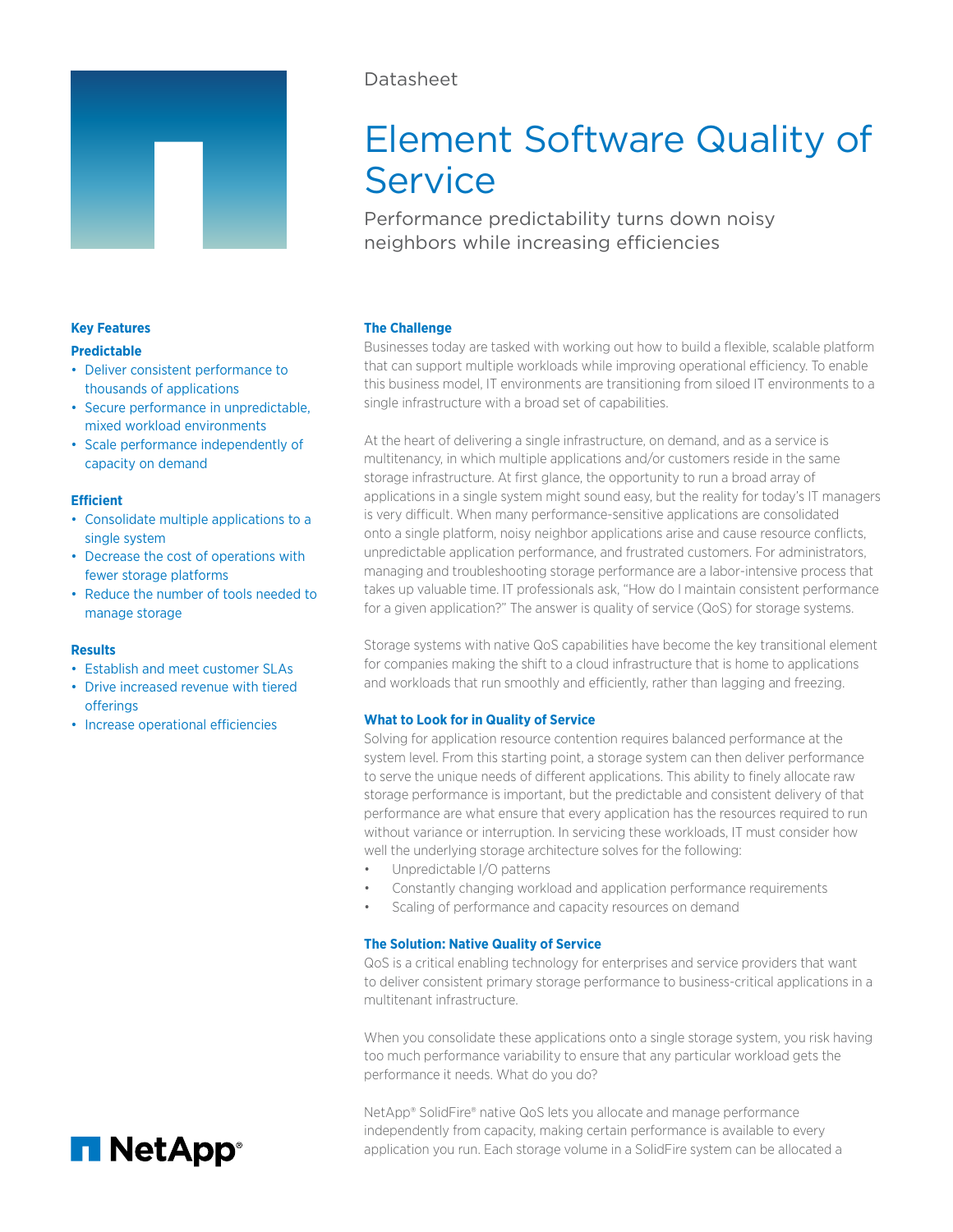precise amount of capacity and performance, both of which can be changed on the fly without migrating data or interrupting I/O. This approach enables firm performance SLAs for applications, workloads, and tenants across your infrastructure, a key differentiator for service providers and enterprises alike.



Figure 1) With QoS, applications no longer compete for performance

With SolidFire QoS, you can assign fine-grained levels of performance (IOPS and bandwidth) to thousands of volumes residing in a single storage system while meeting performance SLAs to internal or external customers.

With SolidFire QoS, you can:

- Ensure performance to every volume with fine-grained QoS settings
- Manage performance in real time without affecting other volumes
- Allocate storage performance independently of capacity

This approach proactively provides applications with the performance they require from day one throughout the life of their deployment. With SolidFire QoS, applications no longer compete for performance, and administrators no longer have to hassle with complex tiering systems or prioritization schemes.

This unique technology enables service providers and enterprises alike with two key operational accelerators:

- The ability to control performance and capacity independently from one another
- The ability to set fine-grained performance service levels on a per-volume basis

Volumes provisioned in a SolidFire system are assigned three performance values: max IOPS, burst IOPS, and min IOPS. Each value can be monitored, tracked for chargeback, and changed on the fly without affecting volume or system performance.

Max IOPS is the maximum number of sustained IOPS a volume is allowed to process over an extended period. Applications are not permitted to consistently exceed this level and affect other applications, ultimately eliminating the noisy neighbor.

Burst IOPS is the maximum number of IOPS a volume is allowed to process over a short period. When a volume uses less than

its max IOPS, it accumulates credits, which can be used to burst to a volume's burst IOPS limit for a short period. Burst IOPS is particularly effective for virtual machine reboots, migrations, large file transfers, and other heavy loads that need to be completed in a short period. This functionality is only allowed when system performance resources are available, preventing any impact on other applications.

Min IOPS is the minimum number of IOPS that an administrator grants to a volume; it sets the floor. This IOPS level is effectively the focus of most conservative service-level agreement (SLA) provisions. Min IOPS values come into play only if the system becomes bound by I/O capacity, at which point the system scales all volumes back from their max IOPS levels proportionally toward their min IOPS values. Setting SolidFire min IOPS ensures fair resource allocation when the system is heavily loaded and offers a prioritization mechanism to give more important volumes priority at times of heavy load, while others are scaled back more dramatically. In all cases, the min IOPS setting ensures a predictable level of performance rather than the random performance degradation typically seen in unpredictable I/O patterns and/or performance constrained situations.

SolidFire native QoS is purpose-built to enable IT organizations of enterprises and service providers to allocate, manage, and assure storage performance, making it faster and easier to respond to changing demands of applications and the business than ever before.



Figure 2) Native QoS ensures fair resource allocation

**Who Benefits**

#### **Service Providers**

The unique design of multitenant infrastructures leads to more inherent challenges than those experienced by a traditional enterprise. Without QoS, applications can run rampant and quickly become noisy neighbors. For the service provider, performance variance caused by a noisy neighbor can have huge consequences if those neighboring applications are those of another company or customer. Because hosting business-critical applications in the cloud represents a large revenue opportunity for service providers, the ability to deliver predictable hosting